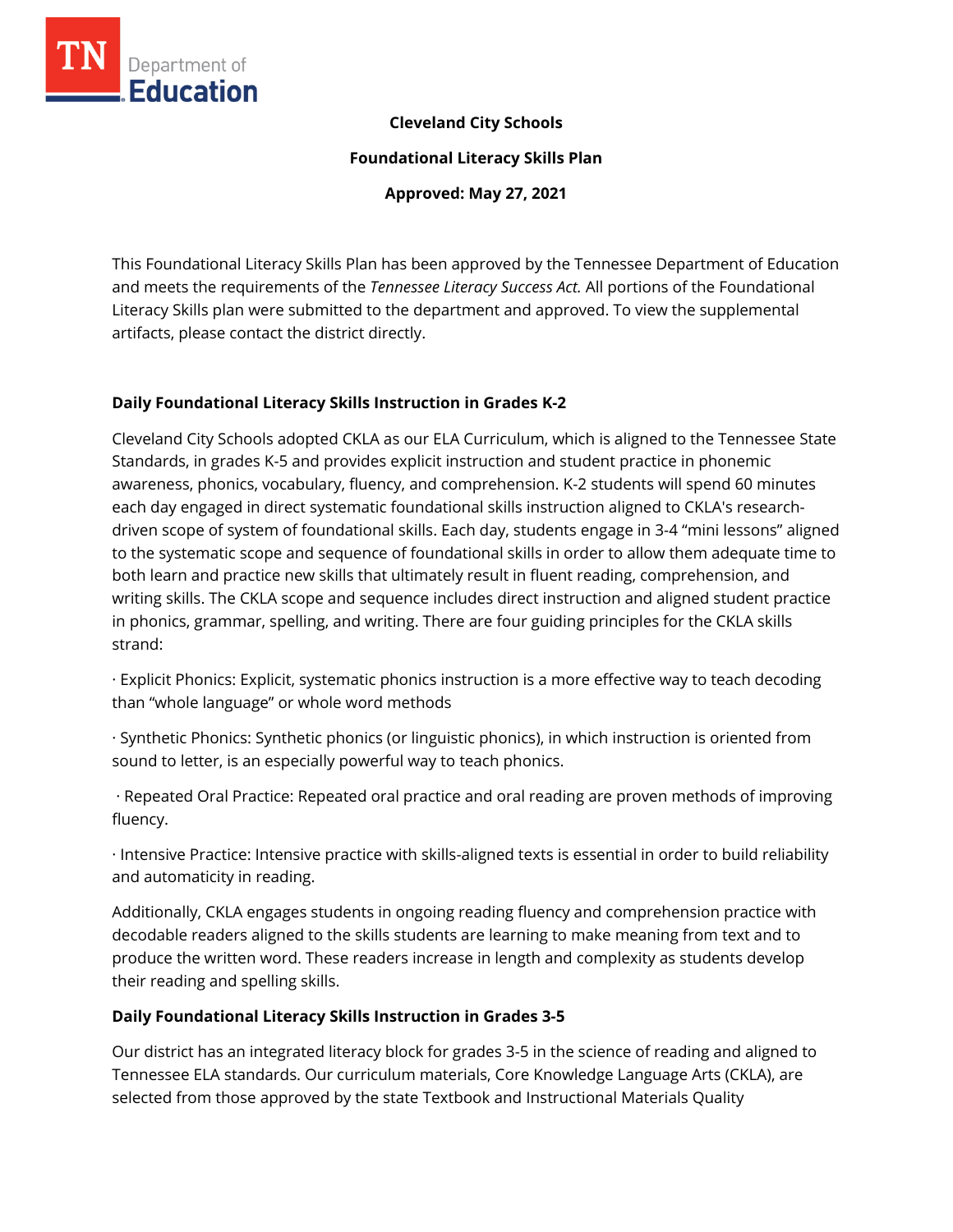Commission. During the integrated ELA block that meets an evidence-based approach to applying foundational skills within daily lessons, our students receive a total of 90 minutes of ELA instruction each day. Although the daily schedule is not the same each day, all daily instruction includes components for knowledge-building (to build and improve the ability to comprehend complex texts and apply that knowledge as they listen, read, write, think, and speak) for about 60 minutes per day and foundational skills instruction that includes fluency, grammar, morphology, spelling, and writing for at least 30 minutes per day. Our adopted curriculum also engages students in work around fluency, vocabulary, and comprehension. The fluency, vocabulary, and comprehension skills are not taught in isolation, but are embedded within the lesson to ensure continuity, cohesion, and connection.

A daily lesson sequence in grades 3-5 CKLA may include briefly activating prior knowledge and read independently and/or aloud in partners or whole group. After the daily read aloud (or independent reading in on-grade level, complex text), the students may summarize the content (through a thinkpair-share model), unpack the most essential vocabulary ("word work"), respond to a series of scaffolded questions with both discussion and writing and write a response to an inferential question that requires students to use evidence from the text to support their answer. Students also receive vocabulary instruction where teachers provide explicit support for vocabulary needed to access the complex text. In some lessons, the students may study the root words to understand how they can use parts of words to determine meaning.

Students use their word knowledge as they engage in group discussion and writing activities. Therefore, foundational skills instruction is embedded in all aspects of this 90-minute block and is dedicated to developing students' holistic literacy approach to fluency, vocabulary, and comprehension coherently as recommended by research.

# **Approved Instructional Materials for Grades K-2**

Amplify - K-5 Core Knowledge Language Arts

# **Approved Instructional Materials for Grades 3-5**

Amplify - K-5 Core Knowledge Language Arts

# **Universal Reading Screener for Grades K-5. This screener complies with RTI<sup>2</sup>and Say Dyslexia requirements.**

Students in K-5 are given a universal screener (easyCBM and IReady) three times during the school year to identify which students have a significant reading deficiency or are "at-risk". The universal screener complies with the universal screening requirements established in Tennessee's RTI² framework manual and with the dyslexia screening requirements established in § 49-1-229.

#### **Intervention Structure and Supports**

An universal screener is given three times during the year to identify students which have a significant reading deficiency or are "at-risk". School-based data teams consisting of grade-level teachers, RTI Facilitators, school psychologists, and principals review student data (universal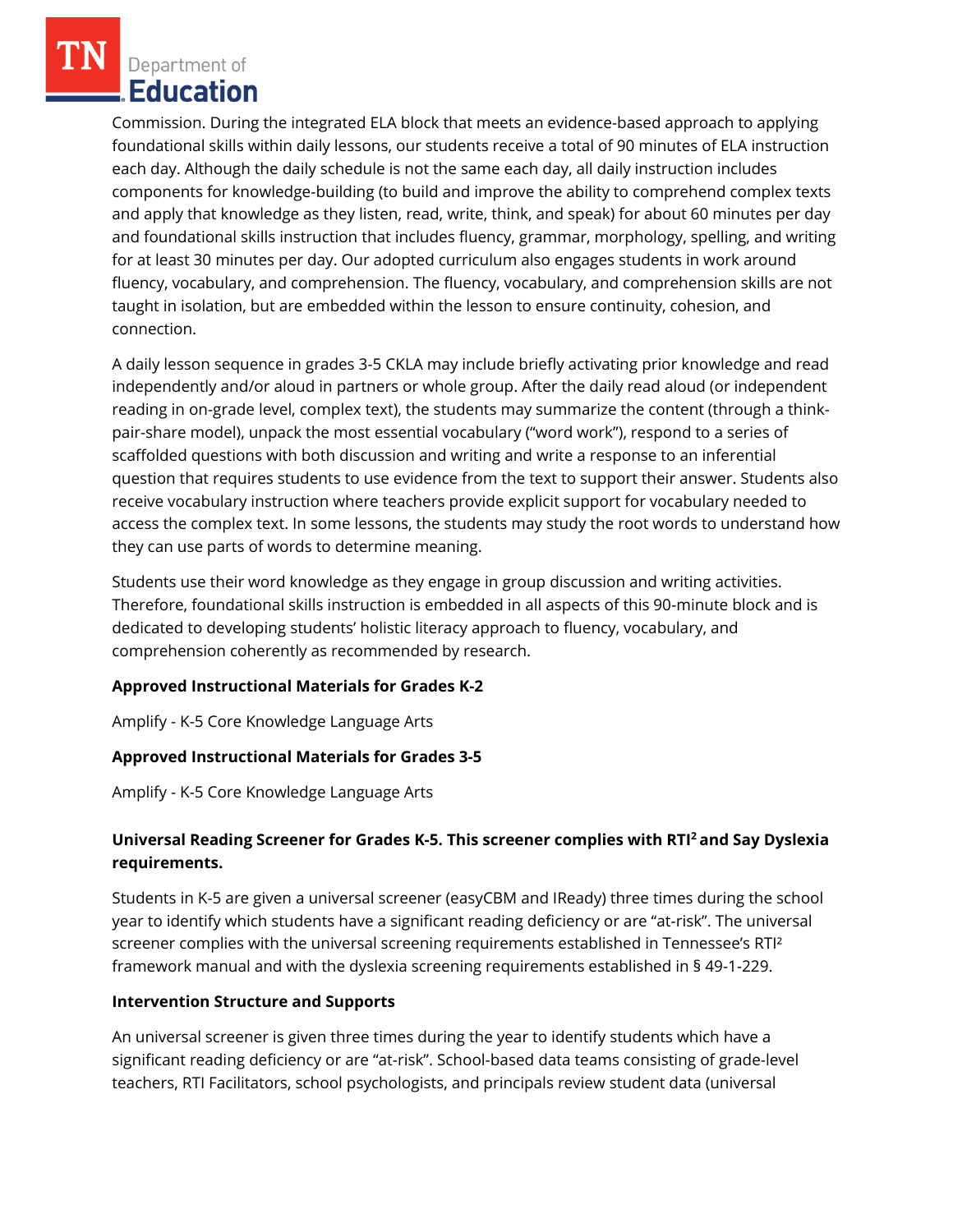screener results, diagnostic data, other assessment data, teacher observation, attendance, etc.) to recommend appropriate Tier II/III placement.

Students classified as Tier II/III are given a survey level assessment to determine specific deficits. Daily, small-group intervention is then provided for 45 minutes in their area of greatest deficit during a time in the master schedule just for RTI.

The following research-based options for reading intervention are available to our students who are "at-risk" and/or have been identified with a significant reading deficiency.

Phonological Awareness

The PASS (Phonological Awareness Skills Screener) is administered and instruction is provided in identified areas through the following programs:

Heggerty Phonemic Awareness (Tier II, III)

Stepping Stones to Literacy (Tier II)

Sounds Sensible (Tier II)

The Intensive Phonological Program (Tier III)

Kindergarten students receive additional support through the CKLA Assessment and Remediation Guide (ARG) lessons that target phonological awareness.

**Phonics** 

The CORE Phonics Survey is administered and instruction is provided in identified areas using the following programs:

West Virginia Phonics (Tier II)

Voyager (Tier II)

Sound Partners (Tier III)

95 Percent Group Phonics Lessons (Tier III)

Kindergarten students receive additional support through the CKLA ARG lessons that target phonics.

Fluency

The Six Dimensions of Fluency Rubric is used to determine specific areas of need and instruction is provided using the following programs:

Quick Reads (Tier II)

Reading A-Z fluency lessons (Tier II)

The Megabook of Fluency (Tier II, III)

Comprehension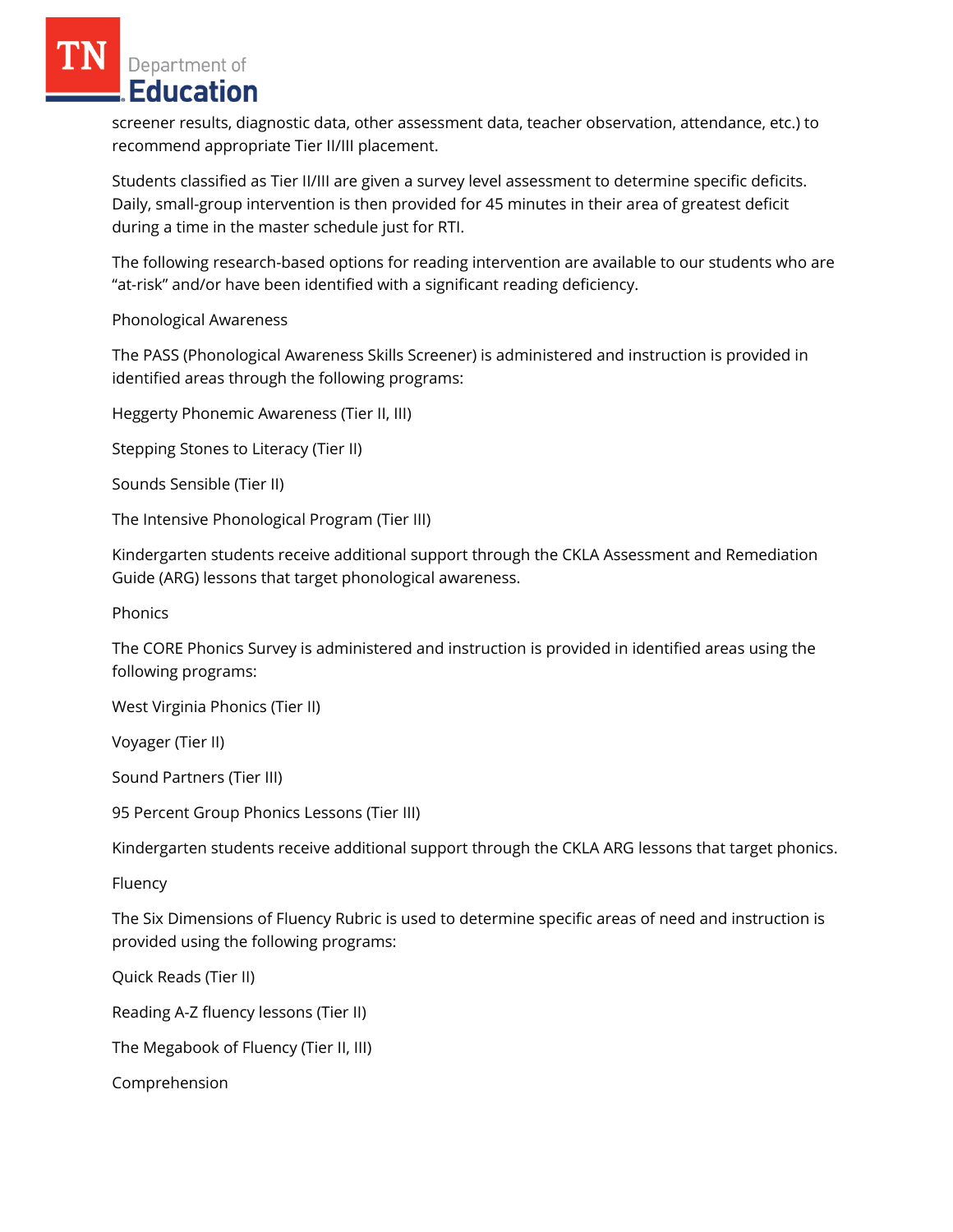Support in comprehension is provided using the following materials:

95 Percent Group Comprehension Kit (Tier II)

Comprehension Toolkit (Tier III)

Students who demonstrate characteristics of Dyslexia receive intensive intervention as outlined in the Say Dyslexia Law using programs that meet the law's requirements. Barton Reading and Spelling, a research-based supplemental program, is one intervention used in our district for students with characteristics of dyslexia. Our district notifies families of students who demonstrate characteristics of dyslexia and provides a list of resources for those students.

Students placed in a Tier II/III intervention group have their progress monitored bi-weekly. The easyCBM measure(s) used to monitor student progress aligns with the identified deficit area and is at the student's instructional level. Tier III students who are having their progress monitored on out of grade level measures are also monitored monthly on the grade level measure(s) for the purposes of calculating ROI.

Data Teams meet every 4 ½ weeks to determine if a change in the intervention with regards to duration, material, or intensity or the person providing the intervention is warranted. They also consider other variables (attendance, engagement) as part of the decision-making process before a change is made to the programming or provider. Parents receive a written letter monthly to inform them of student progress and if changes to the student's programming are needed.

### **Parent Notification Plan/Home Literacy Reports**

Annually, Cleveland City Schools provides all parents with a brochure explaining the RTI process. Students' screening scores are communicated in parent-friendly language that provides a clear explanation of student skill gaps and the depth and extent of student needs upon the completion of screening.

Parents of students in grades K-5 receive written notification if their child is "at-risk" for or has a significant reading deficiency immediately after the district's schools complete each of the universal screenings (fall, winter, spring). The parents are informed of what intervention their student will receive and the amount of time each day the student will receive services. This is coupled with a description of the importance of being able to read by the end of 3rd grade. Parents are also provided with a page of no cost activities they can do at home with their child to support the skill gap area.

Parents are subsequently notified of their child's progress, or lack of progress, after each of the 4 ½ week data team meetings. In the parent notifications/communication, data teams note any changes being made if the child is not showing sufficient progress as evidenced by progress monitoring and universal screening data of deficit.

Additionally, the ELA curriculum contains parent letters in the younger grades that outline the foundational skills and knowledge domains for the coming week that will inform and equip parents to work with the child. Families can better understand how to support their student(s) through